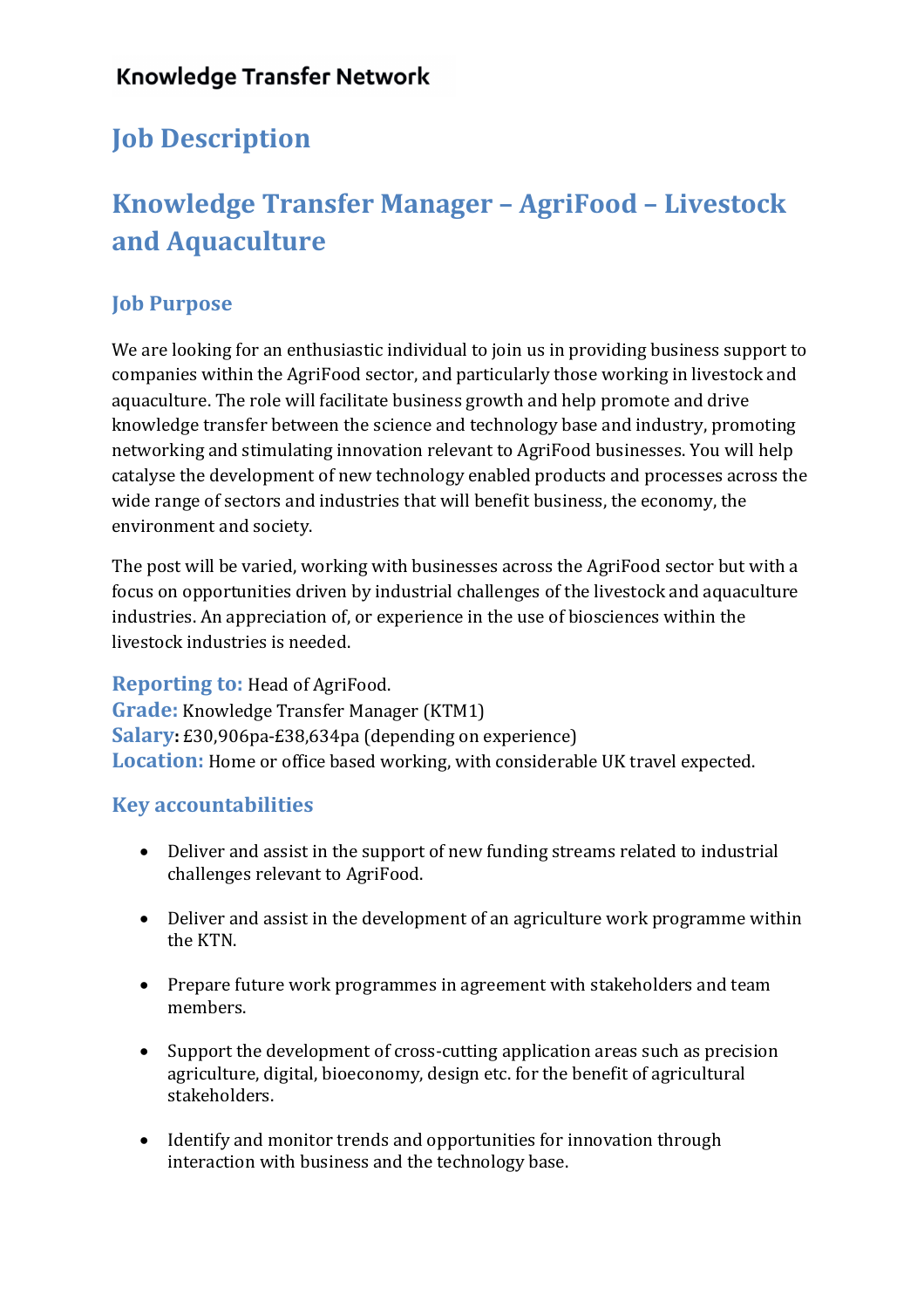- Ensure that industry is aware of the funding opportunities within the livestock and aquaculture research and innovation sphere.
- Facilitate networking opportunities for industry to meet with peers and potential collaborators through the organisation of workshops and other meetings etc.
- Visit companies, research institutions and universities, mainly within the UK, to understand their R&D needs and innovation capabilities.

#### **Job responsibilities**

- Work with the AgriFood team to understand the technology needs and opportunities for the growth of UK Industry and the scientific capabilities of the research base, facilitating the transfer of knowledge within and between these groups and the establishment of collaborations.
- Help understand and facilitate access to Innovation support mechanisms for businesses and to help develop funding and investment applications.
- Promote the benefits of KTN and innovation within a business context to the UK sector including the preparation of promotional material and the use of various media.
- Display and maintain a good scientific and technical awareness in a broad range of topics of relevance to the UK capability and industry needs.
- Liaise closely with KTN staff across all sectors and technologies to ensure a good understanding of the other sector activities, to ensure well informed and integrated working.
- Contribute to the writing of articles for newsletters, blogs of interest to our members.
- Help to organise meetings, workshops, networking events and exchange programmes in a variety of commercial and scientific areas.
- Undertake necessary administrative duties including the timely completion of accurate reports, meeting minutes and expenses.
- Work within the KTN structure in a flexible manner, e.g. take part in joint activities with colleagues in other teams.